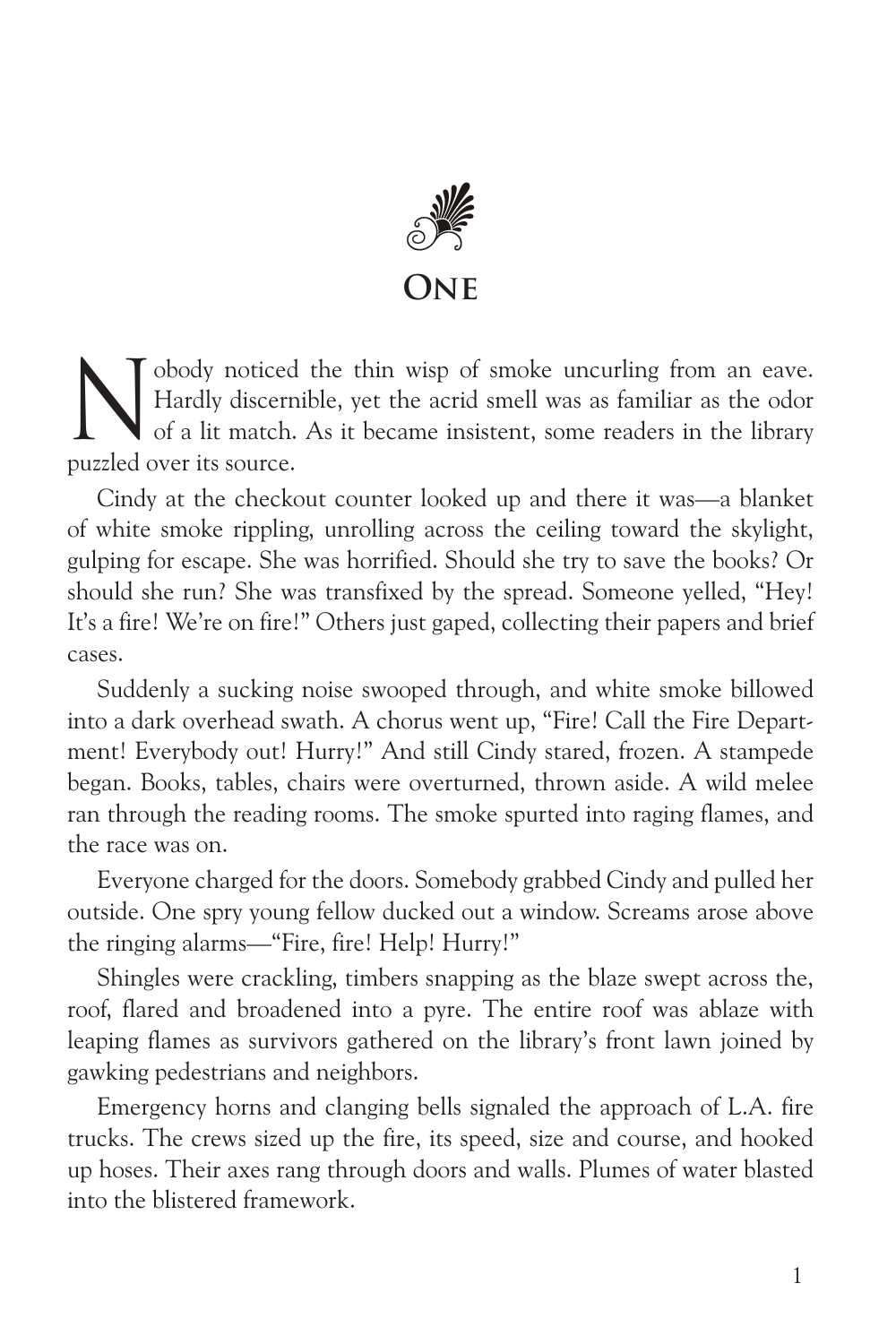But there was no way to save the library's collection. Now its books were all tinder and fodder. Nonetheless they attacked with full force—assaulting the flames, searching for signs of life. Wetting down fixtures to staunch the spread of sparks. They did heroic work, but ultimately lost the battle. With a long creaking groan, the roof collapsed.

By late afternoon the library was a dripping shambles. A charred, blackened wet skeleton against an orange California sunset. Its foundation was littered with smoking debris and pools of sludge. In them lay masses of ruined literature, a mire of blistered books with blackened pages.

Across the sunken, swamped front lawn the hapless library staff huddled. Nobody was hurt. Nobody was missing. Nobody knew how the fire started. They sat on a low brick wall wondering how to piece their lives together. Their trade, their profession, their jobs were gone.

Where to begin again? Mrs. Bedell, the library manager, couldn't find words to cheer them. Cynthia Sulcer was in tears.

One of the surviving library patrons edged close to her, the tall young man who had pulled her to safety. "Sorry if I had to grab you," he said to her. "Can I be of help?" Cindy could hardly breathe; she was speechless. "Perhaps some coffee? A sandwich?" She squinted, looking up at him. He looked all right.

"Well…" she half-smiled. "Best offer I've had all day."

They sat in a luncheonette booth at the neighborhood drug store. They ate quietly, foregoing the usual introductions, questions and mutual lines. She appreciated that as she sipped her coffee. With a sigh he broke the ice. "Exciting, huh? The fire, the uproar, losing so much."

She nodded, "Terrible. The worst."

"I know. I almost got trapped in the Reference Room."

"Oh? You were there?" she asked. "I didn't realize. Doing research?"

He laughed, "Not enough, I'm afraid. Hardly any."

"Sorry," she added. "Did you—er, lose anything?"

"No, not at all. By the way, my name is Burt, Burt Hooper. I work around here, in Culver."

"Oh, I'm sorry. I'm Cindy —well, really Cynthia —Sulcer. And as of today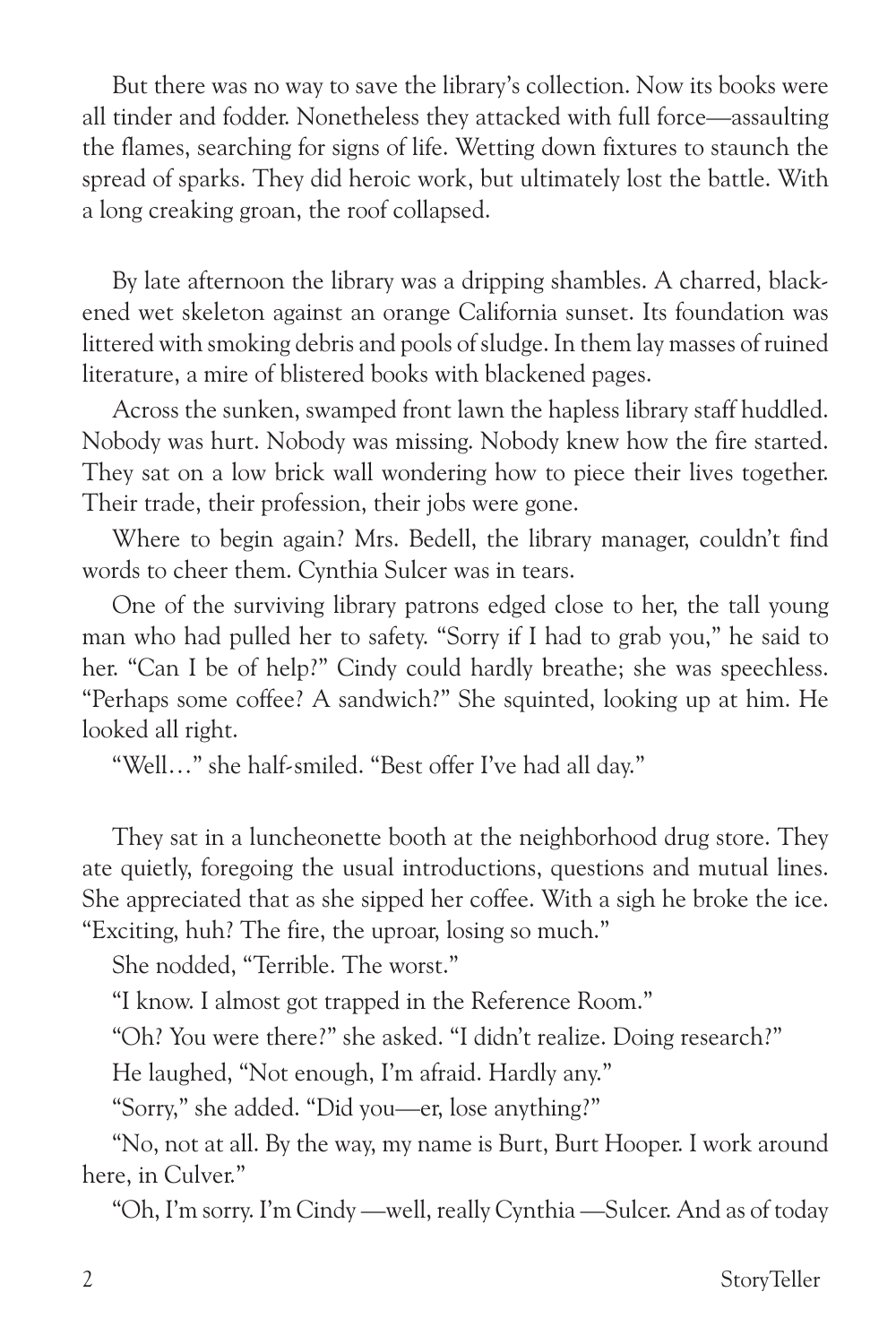I guess I'm unemployed, period."

"Well, you never can tell. Maybe you can help me out with a little unfinished research."

*Huh? Was this a job offer coming on?*

"Really? Doing what? What kind of research?"

"Mainly costume design. Roman togas and uniforms. Could you do it?" *Roman research? Piece of cake!*

She gulped, "You're kidding. Tell me more. Who for?"

"I would not kid you, Cindy. They'd be for me. For a movie over at MGM. And it would be a legitimate staff job. I assume you've heard of MGM?"

*MGM? Holy shit, who hasn't?* 

"Then you know it's on the up and up, right? Well, I work there, as a story editor. And no bull, I'm looking for a full-time researcher, and I've got a hunch that's you. So what do you think, Cindy? Interested?"

She looked him in the eye. *Like*, *are you serious? Do I look disinterested?*

"I don't know, Mr. Hooper. Guess I'd like to hear more about it."

"Well, check in at our front gate tomorrow morning. Know where we're at on Washington? Good. Show my card. And ask to see Harry Rapf, R-A-P-F. Tell him I sent you, and he'll go over all the details. You can be working tomorrow afternoon. A deal?"

"Well, so far, I guess. Sure." Cindy nodded.

"See you there," he said, and stood, left his card and a tip, and headed off to the cashier. Cindy gulped. Just like that?

Is that the way things happen around this town?

Gee, she had to pee. But first she craned her neck to see his car leave.

*A Deusenberg. Not bad.*